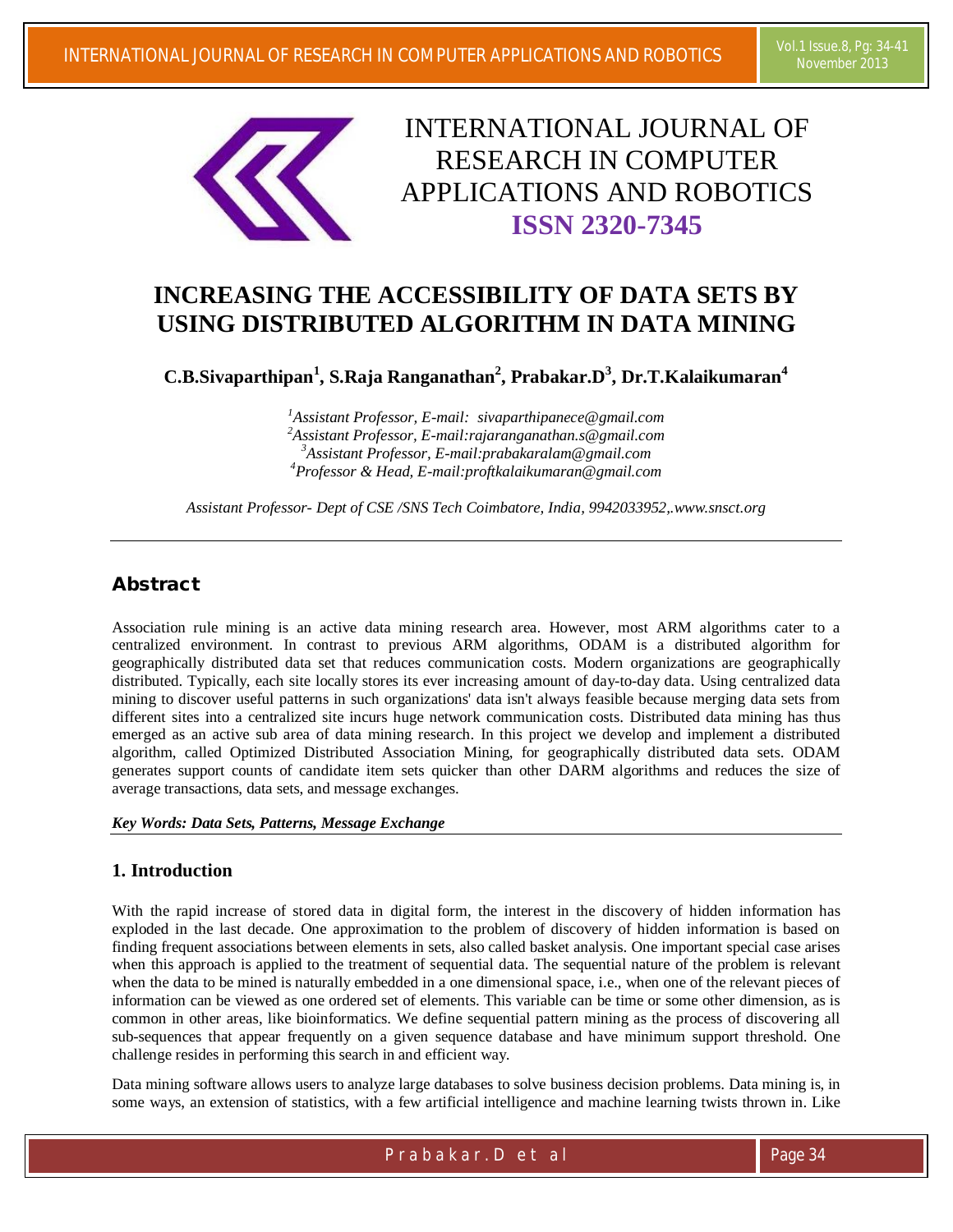statistics, data mining is not a business solution, it is just a technology. For example, consider a catalog retailer who needs to decide who should receive information about a new product. The information operated on by the data mining process is contained in a historical database of previous interactions with customers and the features associated with the customers, such as age, zip code, and their responses. The data mining software would use this historical information to build a model of customer behavior that could be used to predict which customers would be likely to respond to the new product. By using this information a marketing manager can select only the customers who are most likely to respond. The operational business software can then feed the results of the decision to the appropriate touch point systems (call centers, direct mail, web servers, email systems, etc.) so that the right customers receive the right offers.

We propose a projection-based, sequential pattern-growth approach for efficient mining of sequential patterns. In this approach, a sequence database is recursively projected into a set of smaller projected databases, and sequential patterns are grown in each projected database by exploring only locally frequent fragments. Based on an initial study of the pattern growth-based sequential pattern mining, Free Span, we propose a more efficient method, called ODAM, which offers ordered growth and reduced projected databases. To further improve the performance, a pseudo projection technique is developed in ODAM. A comprehensive performance study shows that ODAM, in most cases, outperforms the apriori-based algorithm.

# **2. Related Work**

Mafruz Zaman Ashrafi, David Taniar, Kate Smith of Monash University published an IEEE computer society on ODAM: An Optimized Distributed Association Rule Mining Algorithm at march 2010.They theoretically proved that association rule mining is an active data mining research area. However, most ARM algorithms cater to a centralized environment. In contrast to previous ARM algorithms, ODAM is a distributed algorithm for geographically distributed data sets that reduces communication costs.

Murat Kantarcýo¡glu and Chris Clifton, Senior Member, IEEE has discussed a paper on Privacy-preserving Distributed Mining of Association Rules on Horizontally Partitioned Data. They stated that data mining can extract important knowledge from large data collections – but sometimes these collections are split among various parties. Privacy concerns may prevent the parties from directly sharing the data, and some types of information about the data. This paper addresses secure mining of association rules over horizontally partitioned data. The methods incorporate cryptographic techniques to minimize the information shared, while adding little overhead to the mining task.

Shenzhi Li, Aditya P. Belapurkar, Christopher D. Janneck Murat Can Ganiz, William M. Pottenger, Tianhao Wu Lehigh University Department of Computer Science and Engineering they have proposed a paper on D-HOTM: Distributed Higher Order Text Mining.It is a framework for Distributed Higher Order Text Mining based on named entities extracted from textual data that are stored in distributed relational databases. Unlike existing algorithms, D-HOTM requires neither full knowledge of the global schema nor that the distribution of data be horizontal or vertical. D-HOTM discovers rules based on higher-order associations between distributed database records containing the extracted entities.A theoretical framework for reasoning about record linkage is provided to support the discovery of higher-order associations. In order to handle errors in record linkage, the traditional evaluation metrics employed in ARM are extended. The implementation of D-HOTM is based on the TMI [29] and tested on a cluster at the National Center for Supercomputing Applications (NCSA).Results on a dataset simulating an important DEA methamphetamine case demonstrate the relevance of D-HOTM in law enforcement and homeland defense.

With the existence of many large transaction databases, the huge amounts of data, the high scalability of distributed systems, and the easy partitioning and distribution of a centralized database, it is important to investigate efficient methods for distributed mining of association rules. The study discloses some interesting relationships between locally large and globally large item sets and proposes an interesting distributed association rule mining algorithm, FDM (fast distributed mining of association rules), which generates a small number of candidate sets and substantially reduces the number of messages to be passed at mining association rules. A performance study shows that FDM has a superior performance over the direct application of a typical sequential algorithm. Further performance enhancement leads to a few variations of the algorithm (D.W. Cheung, et al.2006).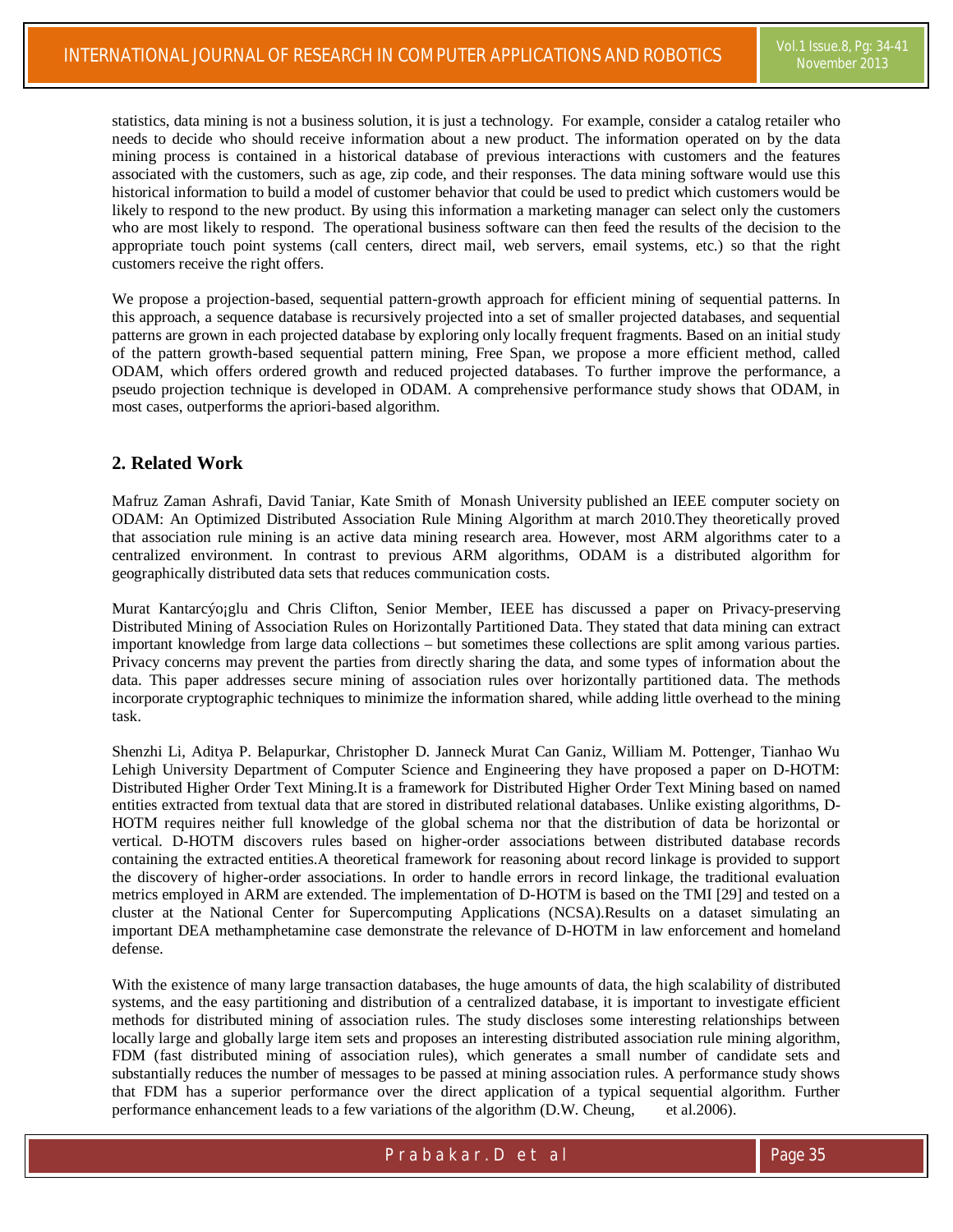T. Shintani and M. Kitsuregawa as proposed four parallel algorithms (NPA, SPA, HPA and HPA-ELD) for mining association rules on shared nothing parallel machines to improve its performance. In NPA, candidate itemsets are just copied amongst all the processors, which can lead to memory overflow for large transaction databases. The remaining three algorithms partition the candidate itemsets over the processors. If it is partitioned simply (SPA), transaction data has to be broadcast to all processors. HPA partitions the candidate itemsets using a hash function to eliminate broadcasting, which also reduces the comparison workload significantly. HPA-ELD fully utilizes the available memory space by detecting the extremely large itemsets and copying them, which is also very effective at flattering the load over the processors. We implemented these algorithms in a shared nothing environment. Performance evaluations show that the best algorithm, HPA-ELD, attains good linearity on speedup ratio and is effective for handling skew (2006).

M.J. Zaki surveys the state of the art in parallel and distributed association-rule-mining algorithms and uncovers the field's challenges and open research problems. This survey can serve as a reference for both researchers and practitioners (Oct.-Dec. 2009).Association rule discovery has emerged as an important problem in knowledge discovery and data mining. The association mining task consists of identifying the frequent itemsets and then, forming conditional implication rules among them. In this paper, we present efficient algorithms for the discovery of frequent itemsets which forms the compute intensive phase of the task. The algorithms utilize the structural properties of frequent itemsets to facilitate fast discovery. The items are organized into a subset lattice search space, which is decomposed into small independent chunks or sublattices, which can be solved in memory. Efficient lattice traversal techniques are presented which quickly identify all the long frequent itemsets and their subsets if required. We also present the effect of using different database layout schemes combined with the proposed decomposition and traversal techniques. We experimentally compare the new algorithms against the previous approaches, obtaining improvements of more than an order of magnitude for our test databases (M.J. Zaki, 2011).The problem of online mining of association rules in a large database of sales transactions. The online mining is performed by preprocessing the data effectively in order to make it suitable for repeated online queries. We store the preprocessed data in such a way that online processing may be done by applying a graph theoretic search algorithm whose complexity is proportional to the size of the output. The result is an online algorithm which is independent of the size of the transactional data and the size of the preprocessed data. The algorithm is almost instantaneous in the size of the output. The algorithm also supports techniques for quickly discovering association rules from large itemsets. The algorithm is capable of finding rules with specific items in the antecedent or consequent. These association rules are presented in a compact form, eliminating redundancy. The use of nonredundant association rules helps significantly in the reduction of irrelevant noise in the data mining process this concept is proposed by C.C. Aggarwal and P.S. Yu (2011).

R. Aggarwal and J.C. Shafer consider the problem of mining association rules on a shared-nothing multiprocessor. We present three algorithms that explore a spectrum of trade-offs between computation, communication, memory usage, synchronization, and the use of problem-specific information. The best algorithm exhibits near perfect scaleup behavior, yet requires only minimal overhead compared to the current best serial algorithm (March 2012).Many parallel or distributed ARM algorithms exist in the data mining literature. However, most were designed for shared memory parallel environments. Based on the nature and implementation of each algorithm, we can divide the existing algorithms into two groups: parallel ARM and DARM. We can categorize parallel ARM algorithms as data-parallelism or task-parallelism algorithms. In the former, the algorithms partition the data sets among different nodes; in the latter, each site performs the task independently but must access the entire data set. Count Distribution (CD) algorithm, Data Distribution is a task-parallelism-based algorithm, PEAR algorithm are few parallel ARM algorithms.

To overcome these problems, we don't generate candidate support counts from the raw data set after the first pass. This is because item sets that are infrequent in the first pass cannot generate frequent item sets in a subsequent pass. To efficiently generate candidate support counts of later passes, ODAM eliminates all infrequent items after the first pass and places those new transactions into the main memory. This technique not only reduces the average transaction length but also reduces the data set size significantly, so we can accumulate more transactions in the main memory. The number of items in the data set might be large, but only a few will satisfy the support threshold. Moreover, the number of infrequent item sets increases proportionally for higher support thresholds.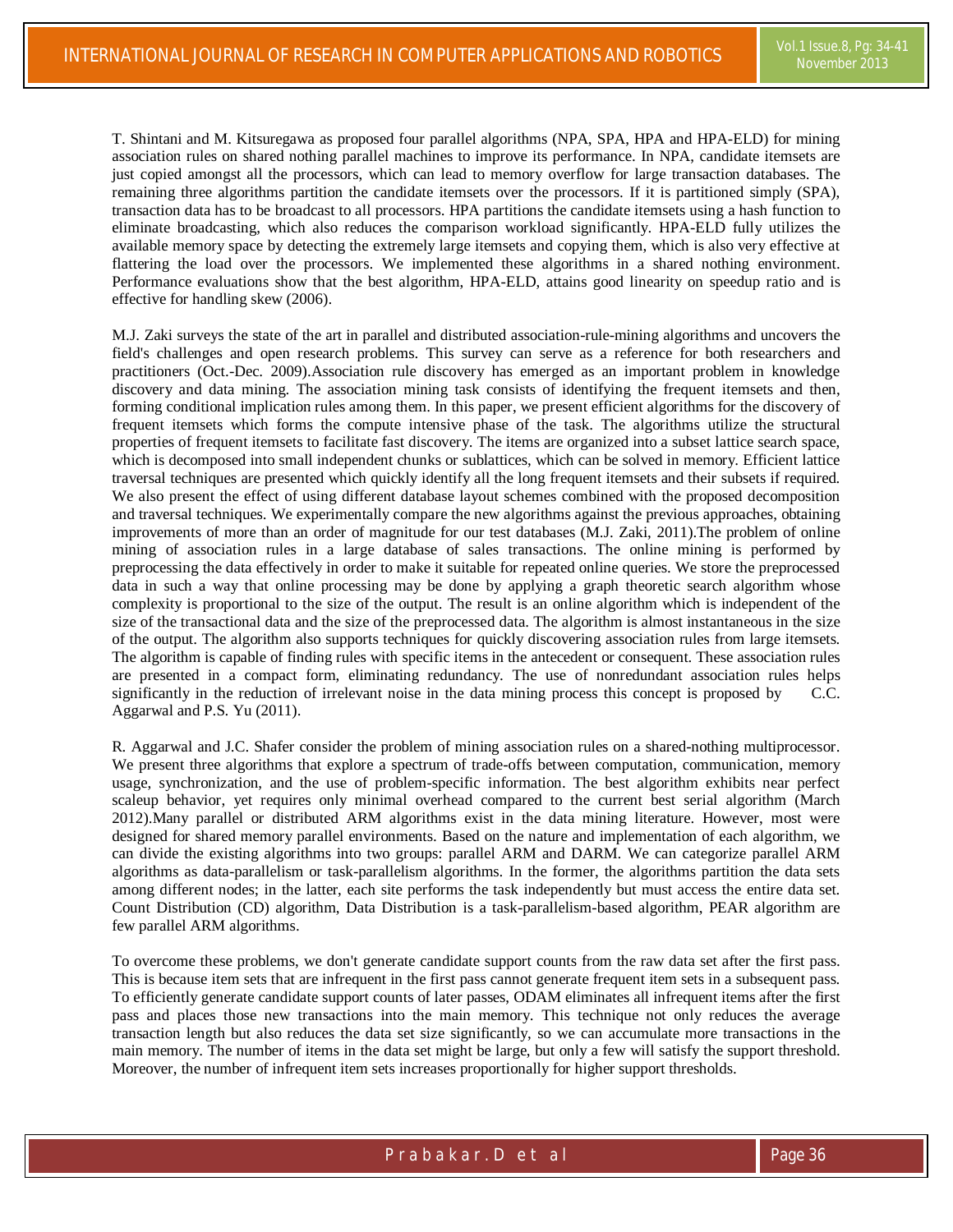## **3. Main Idea**

ODAM provides an efficient method for generating association rules from different datasets, distributed among various sites. In future work, we plan to investigate how to efficiently perform DARM on different organizations in different domains. Because security and privacy is a common issue for data mining application, we'll also investigate how to maintain DARM's privacy without increasing overall communication costs.It will be enhanced two cutting edge technologies agents and data mining. By integrating these two technologies, the power for each of them is enhanced. Integrating agents into data mining systems, or constructing data mining systems from agent perspectives, the flexibility of data mining systems can be greatly improved. New data mining techniques can add to the systems dynamically in the form of agents, while the out-of-date ones can also be deleted from systems at runtime. Equipping agents with data mining capabilities, the agents are much smarter and more adaptable. In this way, the performance of these agent systems can be improved. A new way to integrate these two techniques –ontologybased integration will be decided.

We have extensively studied ODAM's performance to confirm its effectiveness. We implemented ODAM using VB.NET. We established a socket-based, client-server distributed environment to evaluate ODAM's message reduction techniques. Each site has a receiving and a sending unit and assigns a specific port to send and receive candidate support counts. Because the candidate item sets that each site generates will be based on the global frequent item set for the previous pass, the candidate item sets are Identical among various sites. We chose two real data sets for this implementation. Characteristics of each data set, including the number of items, average transaction size, and number of transactions of each data set illustrated in Figure 1. Data sets are developed by us and it can be extended for any number of transactions.



 *3.1 ODAM–Algorithm*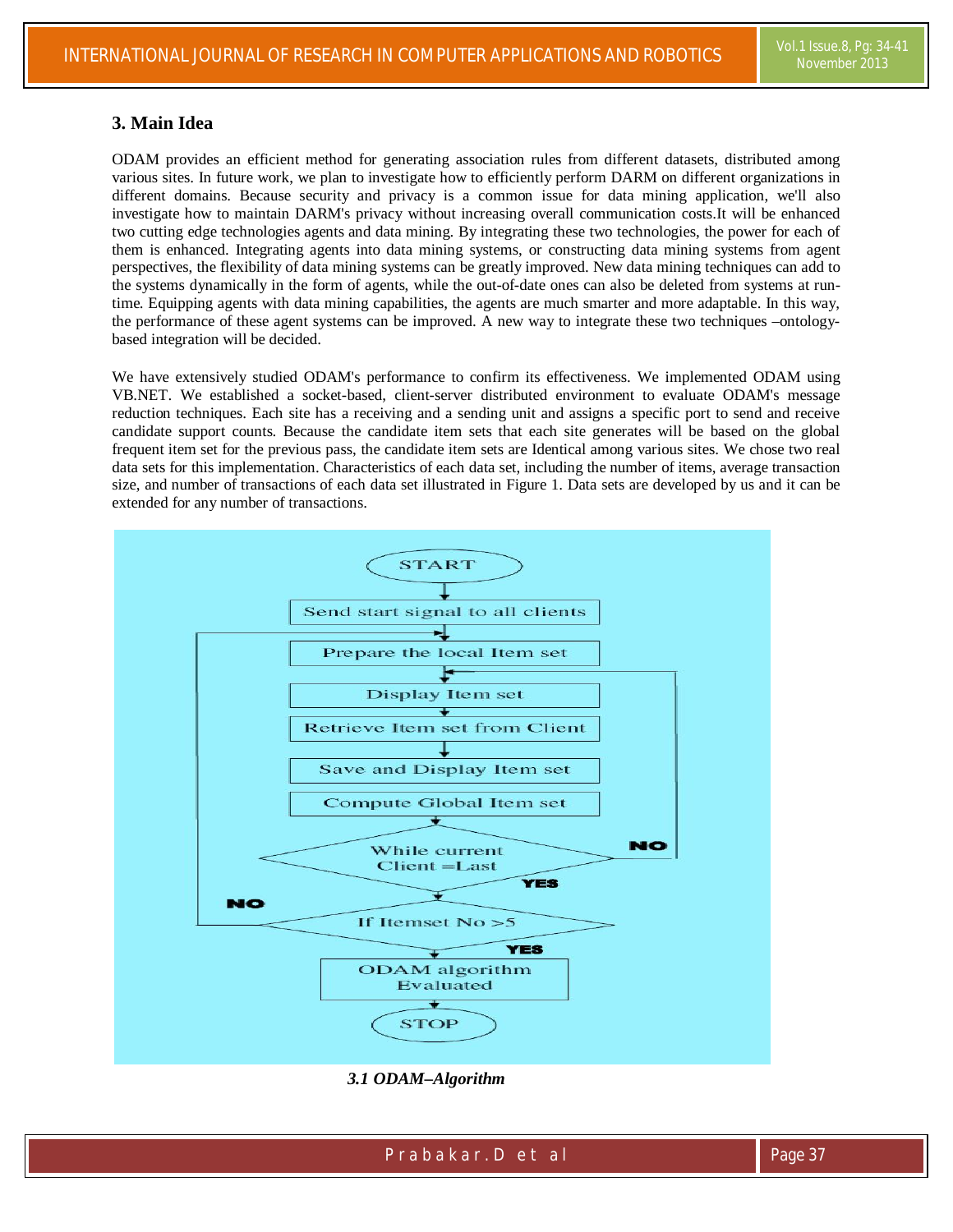ODAM first computes support counts of 1-itemsets from each site in the same manner as it does for the sequential Apriori. It then broadcasts those item sets to other sites and discovers the global frequent 1-itemsets. Subsequently, each site generates candidate 2-itemsets and computes their support counts. At the same time, ODAM also eliminates all globally infrequent 1-itemsets from every transaction and inserts the new transaction (that is, a transaction without infrequent 1-itemset) into memory. While inserting the new transaction, it checks whether that transaction is already in the memory. If it is, ODAM increases that transaction's counter by one. Otherwise, it inserts the transaction with a count equal to one into the main memory. After generating support counts of candidate 2 itemsets at each site, ODAM generates the globally frequent 2-itemsets.

It then iterates through the main memory (transactions without infrequent 1-itemsets) and generates the support counts of candidate item sets of respective length. Next, it generates the globally frequent item sets of that respective length by broadcasting the support counts of candidate item sets after every pass. ODAM algorithm as given in Figure.2.

> $NF = \{Non-frequency global 1-itemset\}$ For all transaction  $t \in D$ { For all 2-subsets s of t If  $(s \in c_2)$  s.sup  $++$ ;  $T'$  =delete nonfrequent items (t); Table.add (t '); } Send to receiver  $(C_2)$  ;  $F_2$  = receive\_from\_receiver (Fg );  $C_3$  = {Candidate itemset}; T=Table.getTransactions ( $\;$ );  $k = 3$ ; While  $(Ck \neq \{\})\$ For all transaction  $t \in T$ For all k-subsets s of t if ( s  $\epsilon c_K$  ) s.sup ++;  $K + +$ : Send\_to\_receiver  $(C_k)$ ;  $C_k + 1 = \{$ Candidate itemset $\};$ }

**Figure 2 : ODAM** Algorithm

#### *3.2 Established a socket-based, client-server distributed environment*

We establish a socket-based, client-server distributed environment to evaluate ODAM's message reduction techniques. Each site has a receiving and a sending unit and assigns a specific port to send and receive candidate support counts. Because the candidate item sets that each site generates will be based on the global frequent item set for the previous pass, the candidate item sets are identical among various sites.

## *3.3. ODAM -An Algorithm Implementation*

This module consists developing steps involved in ODAM algorithm. Frequent 1-itemsets from each site in the same manner as it does for the sequential Apriori. It then broadcasts those item sets to other sites and discovers the global frequent 1-itemsets.Subsequently, each site generates candidate 2-itemsets and computes their support counts. At the same time, ODAM also eliminates all globally infrequent 1-itemsets from every transaction and inserts the new transaction (that is, a transaction without infrequent 1-itemset) into memory. While inserting the new transaction, it checks whether that transaction is already in the memory. If it is, ODAM increases that transaction's counter by one.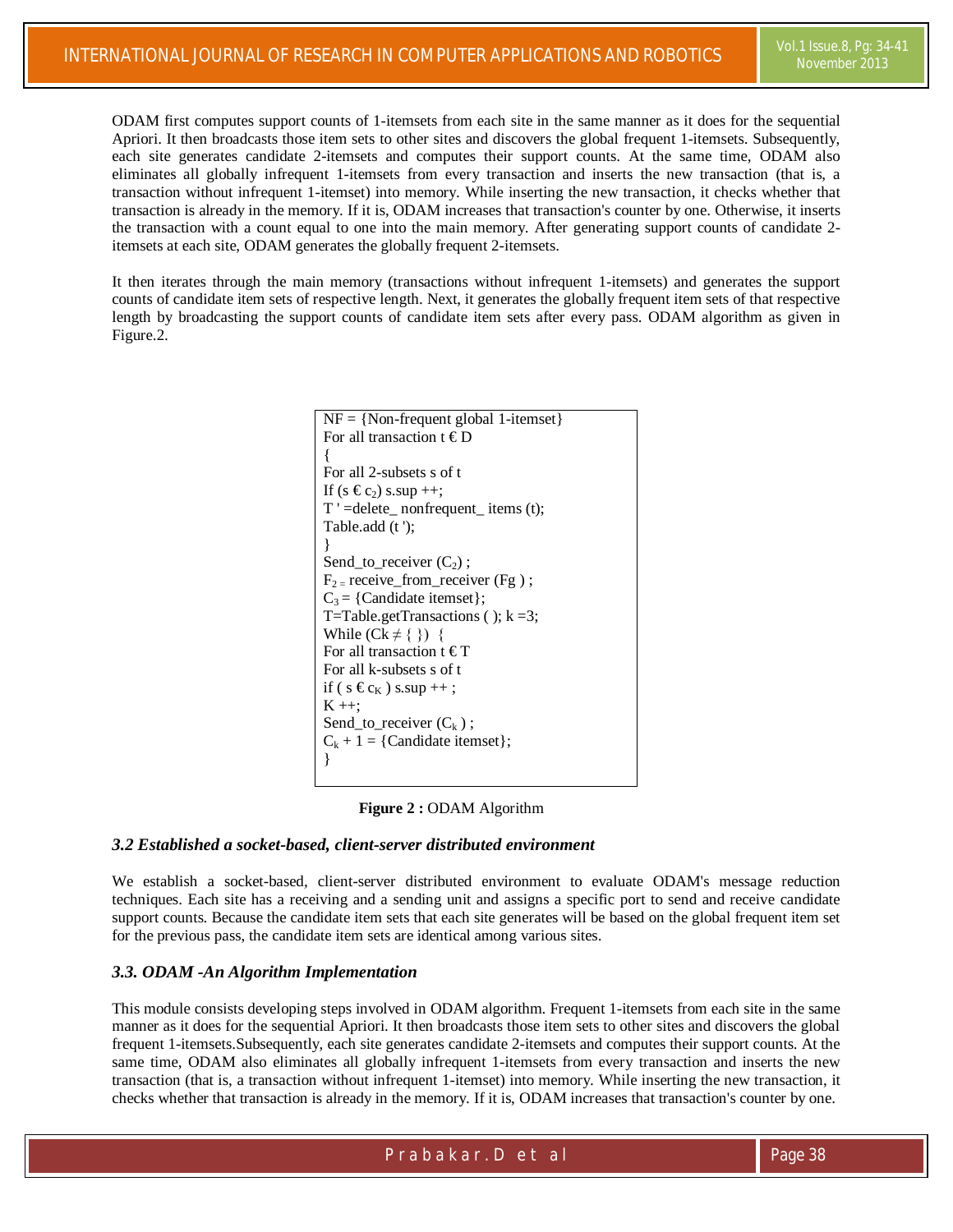#### *3.4 Frequent item sets generation*

This module shows how ODAM can efficiently generate support counts; we conduct an experiment in a single site with different support, shows ODAM total execution time for generating the frequent item sets of various lengths using the data sets. Generating support counts of candidate item sets for each iteration takes approximately three times longer than it takes for the previous iteration. ODAM removes a significant number of infrequent 1-itemsets from every transaction after the first pass, so it finds a significant number of identical transactions. After eliminating infrequent items, ODAM doesn't enumerate candidate item sets multiple times for any identical transaction. Furthermore, it requires a minimal number of comparison and update operations to generate support because it doesn't require comparison and update operations multiple times for similar transactions.

| -Configuration                 |                                                                            | Odam Server Configurations |                   |
|--------------------------------|----------------------------------------------------------------------------|----------------------------|-------------------|
|                                |                                                                            |                            |                   |
| <b>Clients Name</b>            | Cients lp                                                                  | Status:                    |                   |
| Odam_client_1<br>Odam_client_2 | 10.0.0.4<br>10.0.0.30                                                      | Client[1].Connected=False  | No Of Clients = 1 |
|                                |                                                                            |                            |                   |
|                                |                                                                            |                            |                   |
|                                |                                                                            |                            | Start server      |
|                                | ,,,,,,,,,,,,,,,,,,,,,,,,,,,,,,,<br>Waiting for all clients to be connected |                            |                   |

**Figure 3:** Connection made between clients

#### *3.5 Message exchange optimization*

To reduce communication costs, we highlight message optimization technique. We can divide the message optimization techniques into two methods direct and indirect support counts exchange. Each method has different aims, expectations, advantages, and disadvantages. For example, the first method exchanges each candidate item sets support count to generate globally frequent item sets of that pass. All sites share a common globally frequent item set with identical support counts, so rules that are generated at different participating sites have identical confidence. This approach focuses on a rule's exactness and correctness.

# **4. Conclusion**

ODAM provides an efficient method for generating association rules from different datasets, distributed among various sites. In future work, we plan to investigate how to efficiently perform DARM on different organizations in different domains. Because security and privacy is a common issue for data mining application, we'll also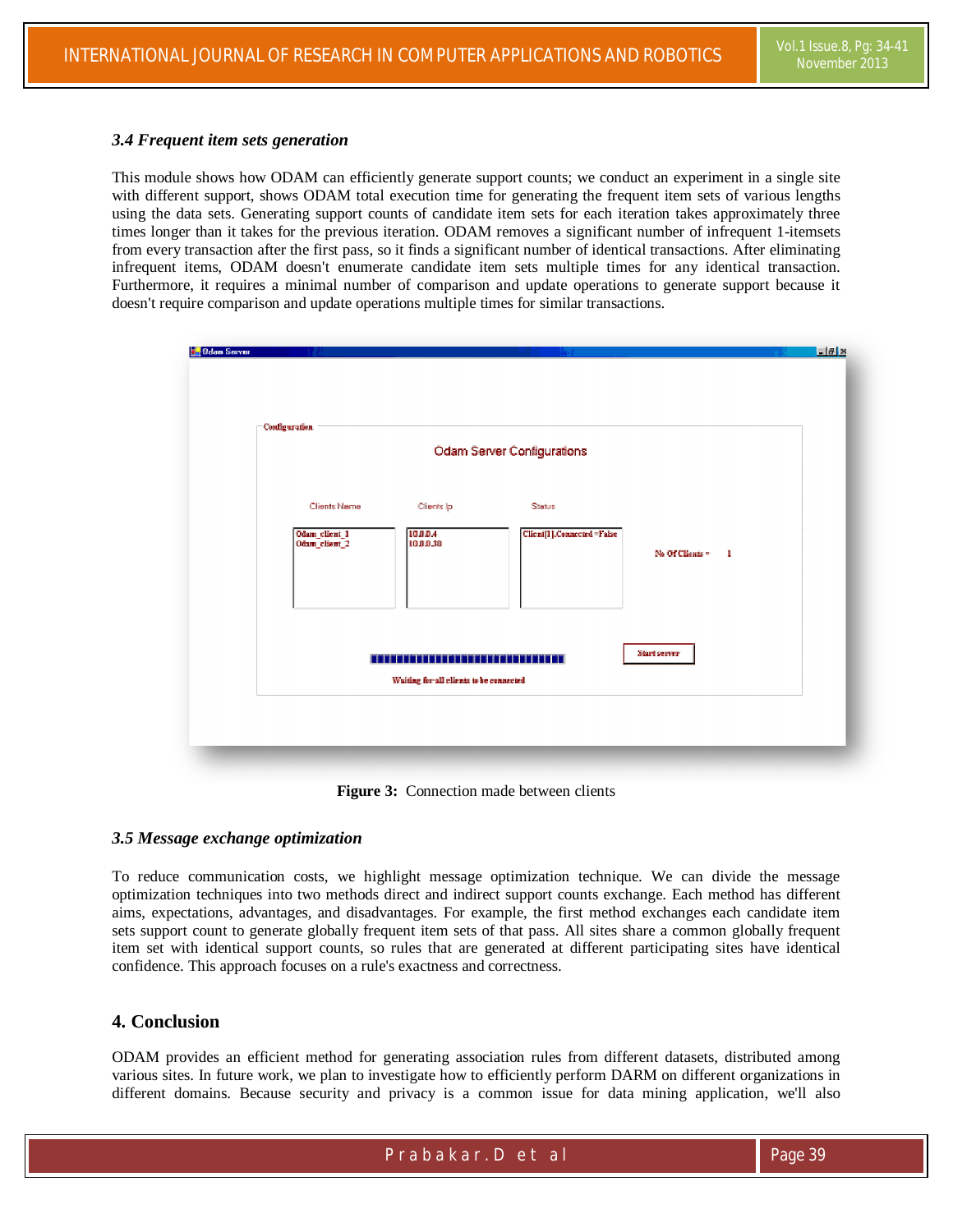investigate how to maintain DARM's privacy without increasing overall communication costs. It will be enhanced two cutting edge technologies agents and data mining. By integrating these two technologies, the power for each of them is enhanced. Integrating agents into data mining systems, or constructing data mining systems from agent perspectives, the flexibility of data mining systems can be greatly improved. New data mining techniques can add to the systems dynamically in the form of agents, while the out-of-date ones can also be deleted from systems at runtime. Equipping agents with data mining capabilities, the agents are much smarter and more adaptable. In this way, the performance of these agent systems can be improved. A new way to integrate these two techniques –ontologybased integration will be decided.

#### **REFERENCES**

1. R. Agrawal and R. Srikant, "Fast Algorithms for Mining Association Rules in Large Database,"Proc. 28th Int'l Conf. Very Large Databases (VLDB 94), Morgan Kaufmann, 2007, pp. 407-419.

2. R. Agrawal and J.C. Shafer, "Parallel Mining of Association Rules,"IEEE Tran. Knowledge and 16 IEEE Distributed Systems Online March2004DataEng.vol.8,no.6,2006,pp.962-969; http://csdl.computer.org/comp/trans/tk/1996/06/k0962abs.htm.

3. C.C. Aggarwal and P.S. Yu, "A New Approach to Online Generation of Association Rules,"IEEE Trans. Knowledge and Data Eng., vol. 13, no. 4, 2011,pp. 527-540; http://csdl.computer.org/comp/trans/tk/2001/04/k0527abs.htm.

4. C.L. Blake and C.J. Merz , UCI Repository of Machine Learning Databases, Dept. of Information and Computer Science, University of California, Irvine, 2008; www.ics.uci.edu/~mlearn/MLRepository.html.

5. D.W. Cheung, et al., "A Fast Distributed Algorithm for Mining Association Rules," Proc.Parallel and Distributed Information Systems, IEEE CS Press, 2006, pp. 31-42; http://csdl.computer.org/comp/proceedings/pdis/1996/7475/00/74750031abs.htm.

6. D.W. Cheung, et al., "Efficient Mining of Association Rules in Distributed Databases,"IEEE Trans. Knowledge and Data Eng., vol. 8, no.6, 1996, pp.911922; http://csdl.computer.org/comp/trans/tk/2006/06/k0911abs.htm.

7. J. Han, J. Pei, and Y. Yin, "Mining Frequent Patterns without Candidate Generation,"Proc. ACM SIGMOD Int'l. Conf. Management of Data, ACM Press, 2011, pp. 1-12.

8. J.S. Park, M. Chen, and P.S. Yu, "An Effective Hash Based Algorithm for Mining Association Rules,"Proc. 2005 ACM SIGMOD Int'l Conf. Management of Data, ACM Press, 2005, pp. 175-186.

9. A. Savasere, E. Omiecinski, and S.B. Navathe, "An Efficient Algorithm for Mining Association Rules in Large Databases,"Proc. 29st Int'l Conf. Very Large Databases (VLDB 10), Morgan Kaufmann, 2010, pp. 432-444.

10. A. Schuster and R. Wolff, "Communication-Efficient Distributed Mining of Association Rules," Proc. ACM SIGMOD Int'l Conf. Management of Data, ACM Press, 2011,pp. 473-484.

11. T. Shintani and M. Kitsuregawa, "Hash-Based Parallel Algorithms for Mining Association Rules,"Proc. Conf. Parallel and Distributed Information Systems, IEEE CS Press, 1996, pp. 19-30; http://csdl.computer.org/comp/proceedings/pdis/2006/7475/00/74750019abs.htm.

12. G.W. Webb, "Efficient Search for Association Rules,"Proc. Sixth ACM SIGKDD Int'l Conf. Knowledge Discovery and Data Mining (KDD 00), ACM Press, 2011, pp. 99-

13. M.J. Zaki and Y. Pin, "Introduction: Recent Developments in Parallel and Distributed Data Mining,"J. Distributed and Parallel Databases, vol. 11, no. 2, 2012, pp. 123-127.

14. M.J. Zaki , "Scalable Algorithms for Association Mining,"IEEE Trans. Knowledge and Data Eng. , vol. 12 no. 2, 2000,pp. 372-390; http://csdl.computer.org/comp/trans/tk/2012/03/k0372abs.htm.

15. M.J. Zaki , et al., Parallel Data Mining for Association Rules on Shared-Memory Multiprocessors , tech. report TR 618, Computer Science Dept., Univ. of Rochester, 2008.